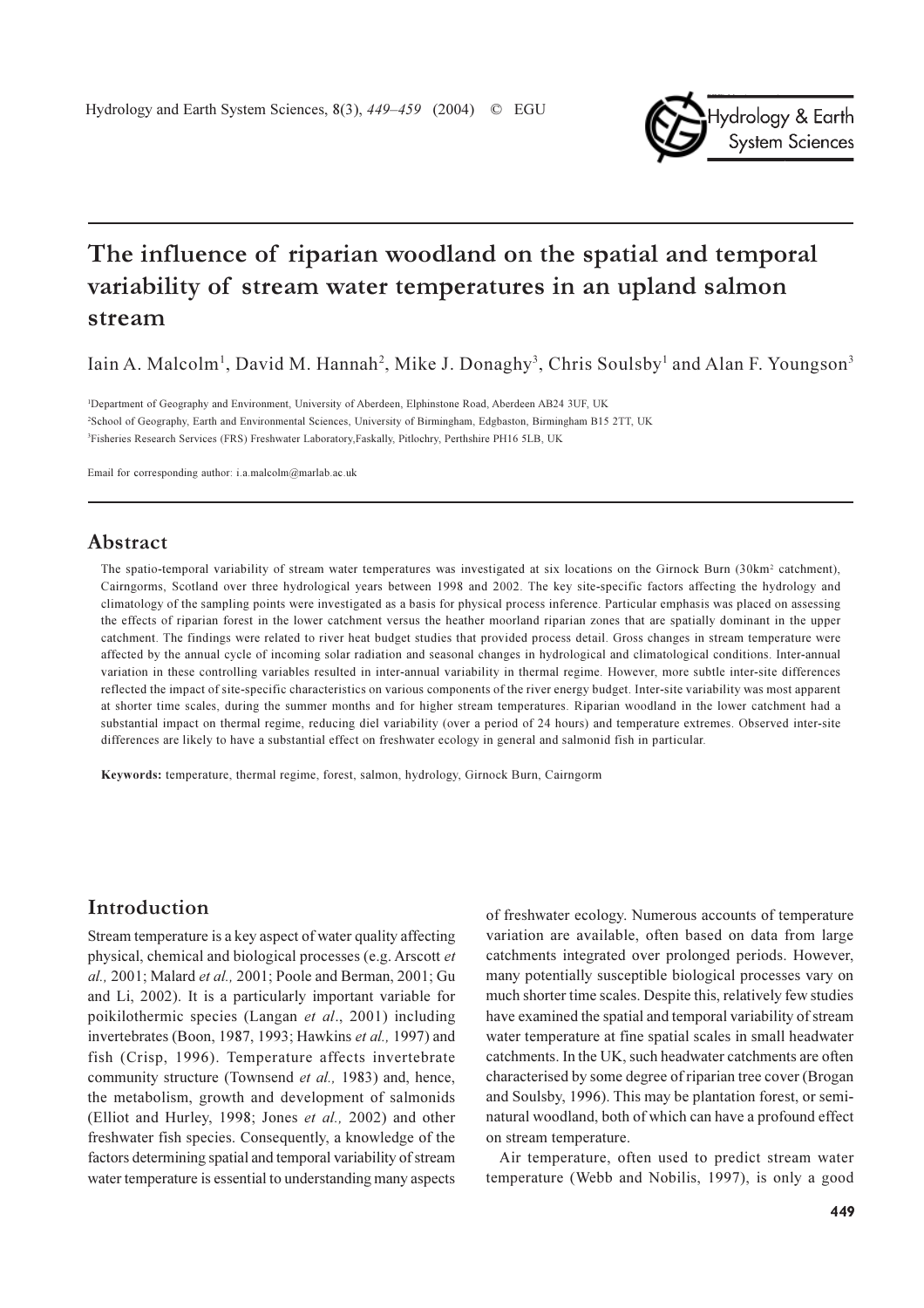predictor at moderate air temperatures  $(0-20\degree C;$  Mohehsi and Stefan, 1999). For upland and high latitude rivers, where sub-zero air temperatures can occur over prolonged periods, air temperature is likely to be a poor predictor of stream temperature. In such environments, empirical, spatially and temporally-distributed observations of stream temperatures are necessary to characterise the thermal regime of streams.

Theoretical understanding of the thermal processes operating in streams is well-established. Stream temperatures are controlled by energy (heat) inputs to and losses from the watercourse (Gu and Li, 2002). Nonadvective inputs include: incident short-wave (solar) and long-wave radiation (downward atmospheric), condensation, friction at the bed and banks, and heat released by chemical and biological processes. Non-advective outputs include: reflection of short-wave radiation, emission of long-wave (back) radiation and evaporation (Webb and Zhang, 1997; Evans et al., 1998; Hannah et al., in press). Sensible heat fluxes and energy transfers between the channel and its bed can add or remove heat. Advective heat exchanges (i.e. horizontal transport) can be positive or negative and may include; tributary inflow, evaporated water, groundwater-surface water interactions, and precipitation (Webb and Zhang, 1997; Evans et al., 1998; Hannah et al., in press). Riparian forestry can have a major effect on various components of the stream energy budget, affecting both energy inputs and outputs (Sinokrot and Stefan, 1993). Consequently, riparian tree cover has the potential to affect the functioning of aquatic ecosystems (Weatherley and Ormerod, 1990).

The relative importance of energy inputs and losses varies over space and time depending on site-specific characteristics, as well as on hydrological and meteorological conditions (Webb and Zhang, 1997; Poole and Berman, 2001). A summary of the main spatial and temporal controls upon individual components of the river energy budget is provided by Webb and Zhang (1997). Briefly, the main factors affecting the spatial variability of energy exchange in addition to riparian vegetation are: aspect, channel geomorphology, valley topography, substrate characteristics and the location of tributary and groundwater inflows. Factors affecting the temporal variability of energy exchanges include: the annual cycle of incoming solar radiation, and seasonal changes in hydrological conditions. wind speed, humidity, air and water temperatures, and vegetation growth.

The Girnock Burn (an upland, sub-arctic stream in the Cairngorm mountains, north-east Scotland) is a research site where Atlantic salmon (Salmo salar) populations and environmental conditions have been monitored for over 40 years. The stream drains a moorland catchment, though the

lower 2 km have extensive riparian tree cover, dominated by Scots pine (Pinus sylvestris), alder (Alnus glutinosa) and birch (Betula pendula). Previous studies of stream temperature in the Girnock Burn have investigated the longterm (30 year) temporal variability of stream water temperatures at a single site in the forested lower catchment (Langan et al., 2001) and the temporal variability of energy fluxes, at a moorland site in the upper catchment over a 24 week period (Hannah et al., in press). Stream temperatures have also been used to model growth in juvenile salmon within a single reach of the catchment (Jones et al., 2002). Net growth was shown to be a trade-off between food assimilation and basal maintenance, both of which were affected by temperature. Maximum growth occurred in early spring (year days 100-200) when stream temperatures permitted rapid assimilation of food but were not so high that basal maintenance levels cancelled out gains (as occurred during the summer months). This model was parameterised using average daily temperature. However, exploratory analysis of stream temperature records suggests that daily temperature variation, in early summer, covers a large part of the seasonal and even annual temperature range. Further consideration of the spatial and temporal variability of stream temperature is required to accommodate fine-scale change and to assess differences in growth performance at other sites in the catchment.

This paper investigates the variability of stream water temperatures at six sites distributed throughout the Girnock Burn stream network over three hydrological years (October-September) between 1998 and 2002. The aims are (1) to characterise the spatial and temporal dynamics of stream water temperatures within the catchment over the three-year period; (2) to identify the key hydrological, climatological and site-specific factors affecting stream temperature and, thereby, infer the physical processes driving thermal variability; and (3) to assess the implications of spatial and temporal water temperature variations for stream ecology.

#### **FIELD SITE**

Glen Girnock is a semi-natural upland catchment draining part of the Lochnagar massif into the Aberdeenshire Dee (Fig. 1). The catchment ranges in altitude from approximately 230 m at the confluence with the Dee to 862 m at the summit of Caisteal na Caillich and drains an area of approximately 30.3 km<sup>2</sup>. The geology of the area is described in detail elsewhere (Malcolm, 2002). In summary, igneous rocks ranging from granite to diorite are present at higher altitudes in the catchment, while the valley floors and sides are composed of metamorphosed Dalradian rocks,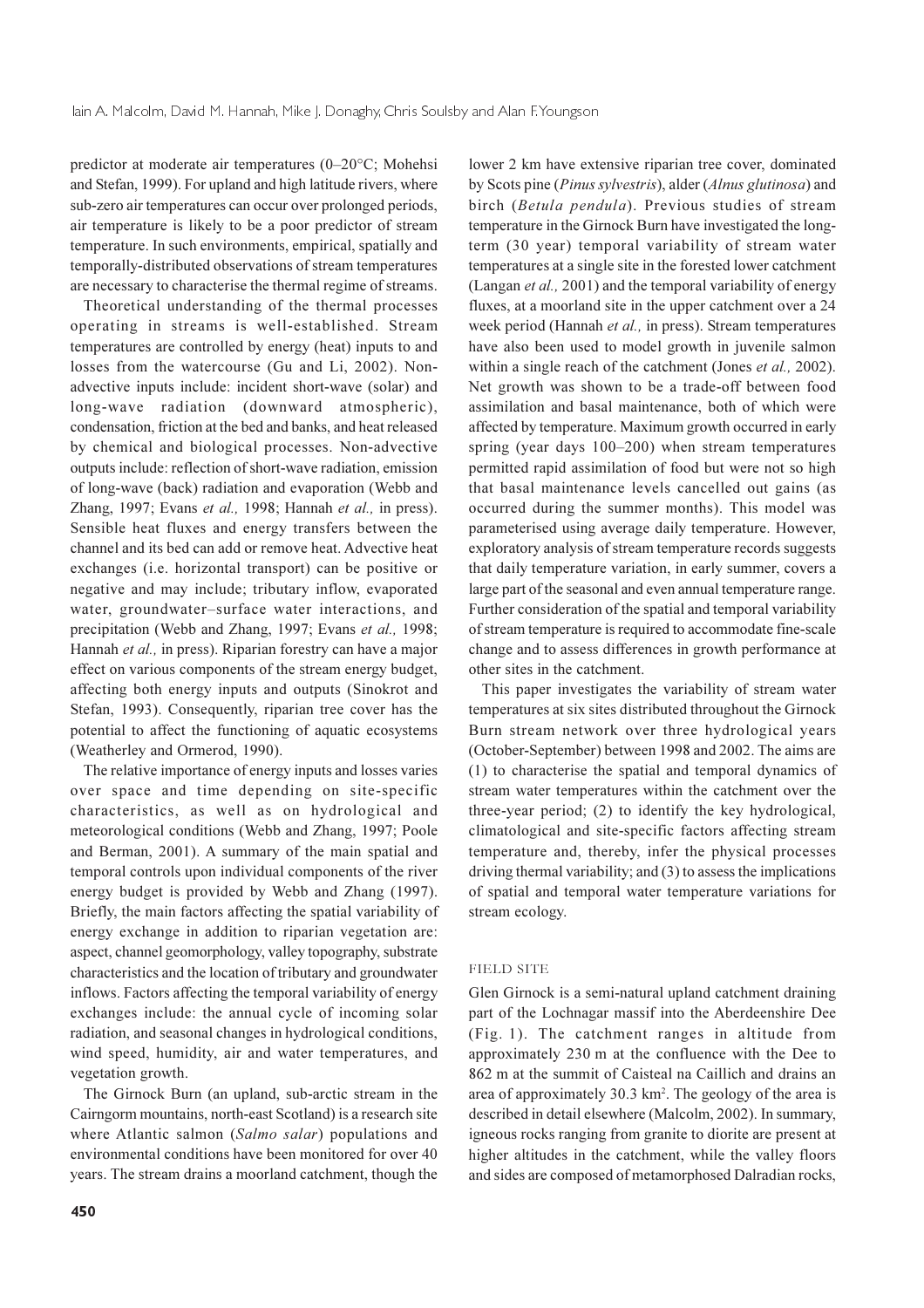

Fig. 1. Map showing the Girnock Burn catchment, the location of temperature loggers, fish traps, SEPA gauging station and major areas of forestry.

primarily schists, which are often calcareous. The solid geology is overlain by a variety of glacial, fluvioglacial and peri-glacial sedimentary deposits (Soulsby and Boon, 2001). Groundwater upwelling occurs at discrete locations in the upper catchment where till deposits result in valley constriction or where distinct geological boundaries exist (Hannah et al., in press; Youngson et al., in press). The lower catchment is underlain by a suite of coarse fluvio-glacial deposits in the Dee floodplain and is thought to be effluent in nature (Malcolm *et al.*, 2002; Youngson *et al.*, in press).

Peats, podzols and gleys comprise the dominant soil types, together with substantial areas of brown forest soils in the more steeply sloping areas of the lower catchment. Soils are derived from local granitic and igneous rock parent material in the south and west of the catchment, various glacial drift deposits in the north and east, and fluvioglacial sands and gravels in the extreme north, at the confluence with the Dee. Catchment land-use is dominated by heather (Calluna) moorland, though small areas of commercial forestry and semi-natural riparian woodland are found in the lower catchment (Moir, 1999).

The Girnock Burn receives approximately 1100 mm of precipitation annually, with up to 25% falling as snow (Warren, 1985). May-August are normally the driest months, with the majority of precipitation falling between November-January. Air temperatures in Glen Girnock are highly variable. For example, Moir (1999) reported maximum and minimum temperatures of  $31^{\circ}$ C and  $-27^{\circ}$ C, respectively, during 1995, at Littlemill (Fig. 1) in the lower Girnock. A gauging station operated by the Scottish Environmental Protection Agency (SEPA), installed at Littlemill in 1969, provides 15-minute resolution discharge data. Mean daily flow varies markedly, from 0.01 m<sup>3</sup> s<sup>-1</sup> in summer (June-August) to an estimated 23  $\text{m}^3\text{ s}^{-1}$  during winter floods (Moir, 1999).

#### METHODOLOGY

Stream temperature was monitored at six locations along the Girnock Burn stream network. Four sites were located on the main channel, while the remaining two sites provided additional stream temperature data from tributary streams draining the upper catchment (Fig. 1). A summary of reach characteristics, including riparian vegetation, bedslope gradient, bankfull width/depth ratios, catchment area, altitude and azimuth is provided in Table 1.

Temperature was recorded using Gemini TinytagPlus micro-dataloggers with integrated thermistors to a reported

|  | Table 1. Physical characteristics of temperature data logger study reaches. |  |
|--|-----------------------------------------------------------------------------|--|
|  |                                                                             |  |

| <i>Site</i>    | Riparian<br><i>Vegetation</i> | Bedslope<br>(%) | Width / Depth<br>Ratio | Catchment<br>Area | <i>Altitude</i> | Reach         | <i>Azimuth, degrees</i><br>from due South |
|----------------|-------------------------------|-----------------|------------------------|-------------------|-----------------|---------------|-------------------------------------------|
|                | Mixed Forest                  | 0.21            | 8.86                   | 28.7              | 240             | Pool - riffle | 0                                         |
| 2              | Heather Moorland              | 2.19            | 8.67                   | 19.935            | 310             | Run           | 0                                         |
| 3              | Heather Moorland              | l.96            | 7.23                   | 11.9              | 320             | Run           | 48                                        |
| $\overline{4}$ | Heather Moorland              | 3.14            | 4.16                   | 9.1               | 350             | Step - Pool   | 78                                        |
| 5              | Heather Moorland              | 2.13            | 7.77                   | 4.19              | 320             | Pool - riffle | 29                                        |
| 6              | Heather Moorland              | 2.14            | 4.15                   | 3.25              | 320             | Pool - riffle | 58                                        |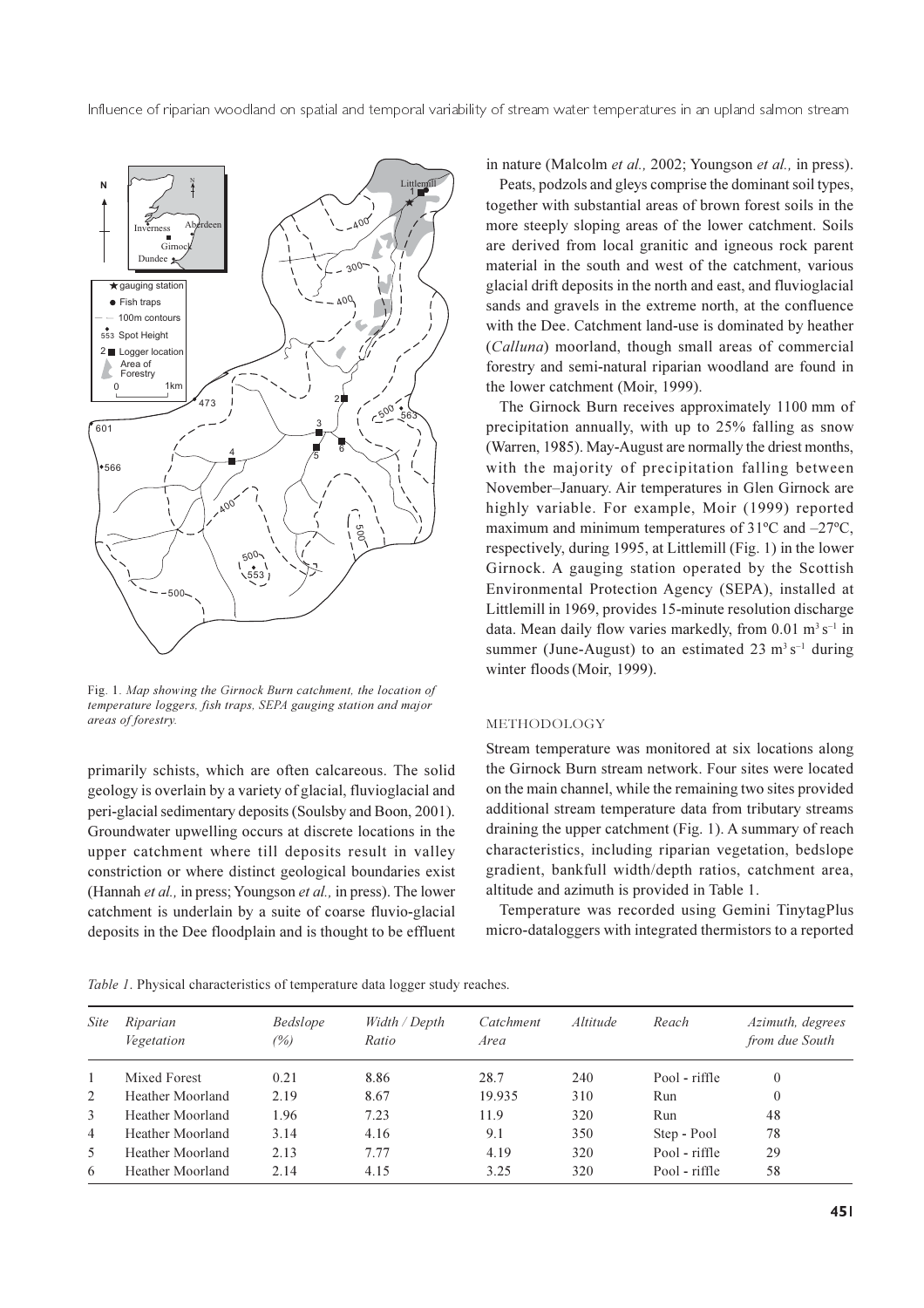accuracy of  $\pm$  0.2°C. The loggers were contained in perforated, protective housings attached to the stream bank to minimise damage to loggers during floods, especially those accompanied by significant river ice break-up. Data were logged at 30-minute resolution. Loggers were crosscalibrated over a range  $0-25^{\circ}$ C prior to installation and showed excellent agreement (within  $0.1^{\circ}$ C). A second datalogger was periodically run alongside previously installed units to assess the continued accuracy of the readings. In addition, spot checks of stream temperature were made approximately monthly during data download using a mercury-in-glass thermometer read to  $0.1^{\circ}$ C. These manual measurements were related back to logged values; there was no evidence of drift in the accuracy of the logging units over the period of study.

Due to the extreme conditions encountered in upland environments such as the Girnock Burn, there were occasions, primarily during high flow conditions, where data loggers malfunctioned, or were washed up onto the bank. The functioning and positioning of dataloggers was checked following major floods and, where necessary, spurious data (for example where displaced loggers had measured air temperature) was screened out from the record.

Hourly air temperature data were provided by the BADC (British Atmospheric Data Centre) for the nearby UK Met Office station at Aboyne (approximately 20 km east of Littlemill). Channel reach characteristics were surveyed using a Leica TC705 total station. Catchment and subcatchment areas and azimuth (degrees from due south,) were calculated from Sheet 44 of the Ordnance Survey Landranger series maps as detailed by Arscott et al. (2001).

# **Results**

#### HYDROLOGICAL AND CLIMATOLOGICAL **CONTEXT**

The temperature and river flow time-series presented below provide a hydroclimatological context for the investigation of spatial and temporal variability in stream water temperatures.

Air temperatures for Aboyne exhibited the sinusoidal annual patterns expected for the Northern Hemisphere, broadly reflecting changes in incoming solar radiation (Fig. 2a). Maximum temperatures were recorded between July-August  $(20.5^{\circ}C)$ . Minimum temperatures were recorded between February–April ( $-14.3$ °C). The hydrological year 2000-01 was characterised by both the highest and lowest temperatures (Fig. 2). The years  $2001-02$  and  $1999-00$ exhibited reduced temperature maxima and minima (Fig. 2).

The Girnock Burn exhibits a flashy hydrological regime,



Fig. 2. Air temperature from Aboyne. Mean, maximum and minimum monthly air temperatures  $(A)$  and air temperature duration curves for the three hydrological years  $1999-2002$  (B)

indicated by the steepness of the flow duration curve (Fig. 3a). Streamflow can peak and return to near baseflow conditions within 24 hours. The period May–September is generally characterised by declining summer baseflows (Fig. 3b). The period from October-April is generally characterised by higher winter baseflows punctuated by hydrological events of varying magnitude  $(0.2-22 \text{ m}^3 \text{ s}^{-1})$ . The 2001-02 hydrological year was the wettest studied, exhibiting the highest peak flow (estimated at approximately 38 m<sup>3</sup>s<sup>-1</sup>) and the highest base flows (Fig. 3). The hydrological years 1999-00 and 2000-01 were similar in terms of annual streamflow characteristics, although 1999-2000 experienced marginally lower summer baseflows (Fig.  $3<sub>b</sub>$ ).

### SPATIAL VARIABILITY IN STREAM WATER **TEMPERATURES**

## $\Delta$ *nnual*

Temperature duration plots for the three hydrological years 1999–02 revealed clear differences in thermal regime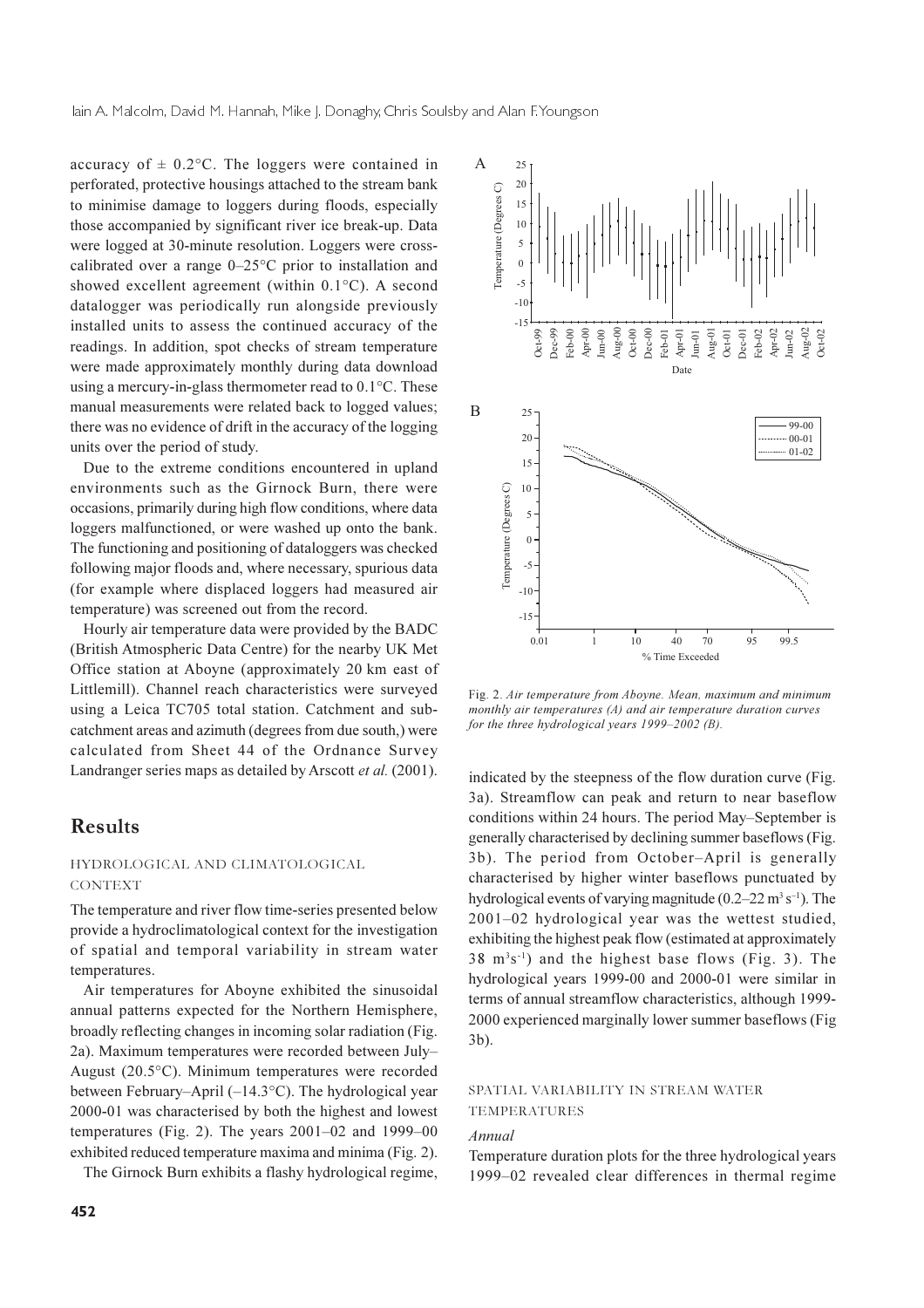

Fig. 3. Girnock discharge characteristics between 1999 and 2002. Flow duration curves (A) and three-year hydrograph (B), constructed from 15-minute resolution discharge data provided by SEPA for the Littlemill gauging station.

between sites (Fig. 4). For the hydrological year 1999–00, data were available only for the four-main-stem sites (Fig. 4a). Two clear pairings were evident: (1) Sites 2 and 3 (2) Sites 1 and 4. The most marked inter-site differences were observed for higher stream temperatures ( $>8^{\circ}$ C). Site1 (the lowest site) exhibited a similar thermal regime to Sites 2 and 3 below approximately 12 $\degree$ C, while site 4 (the highest site) exhibited a similar thermal regime below approximately 7°C. Above these temperatures, Sites 1 and 4 exhibited attenuation of temperature maxima. All sites experienced similar responses at low temperatures due to freezing water temperatures at times of river icing (Hannah et al., in press).

Stream temperature data were available for all six sites during 2000–01. Minimum and maximum air temperatures were more extreme during this year than 1999–00 (Fig. 2) and this was reflected in stream water temperatures (Fig. 4b). Inter-site differences were once again apparent with the clearest differences being observed at higher stream temperatures. Sites were ordered  $1>4>6>5>2>3$  according to the degree of attenuation observed at higher temperature.



Fig. 4. Temperature duration curves for the hydrological years 1999-00 (A), 2001-01 (B)and 2001-02 (C) at sites  $I(\nabla)$ , 2 ( $\triangle$ ),  $3(①), 4(②), 5(④), 6(④).$ 

Although temperature duration curves also appeared to vary for lower stream temperatures, all sites ultimately experienced freezing (sub-zero) water temperatures for prolonged periods of time  $(7-12\%)$ . It is unknown whether loggers were actually encased in ice at this time. However, field observations were made of total icing of the stream surface during the winter of 2000–01.

Data were again available for all six sites during the 2001-2002 hydrological year. However, Site 5 was removed from the analysis due to prolonged periods where temperature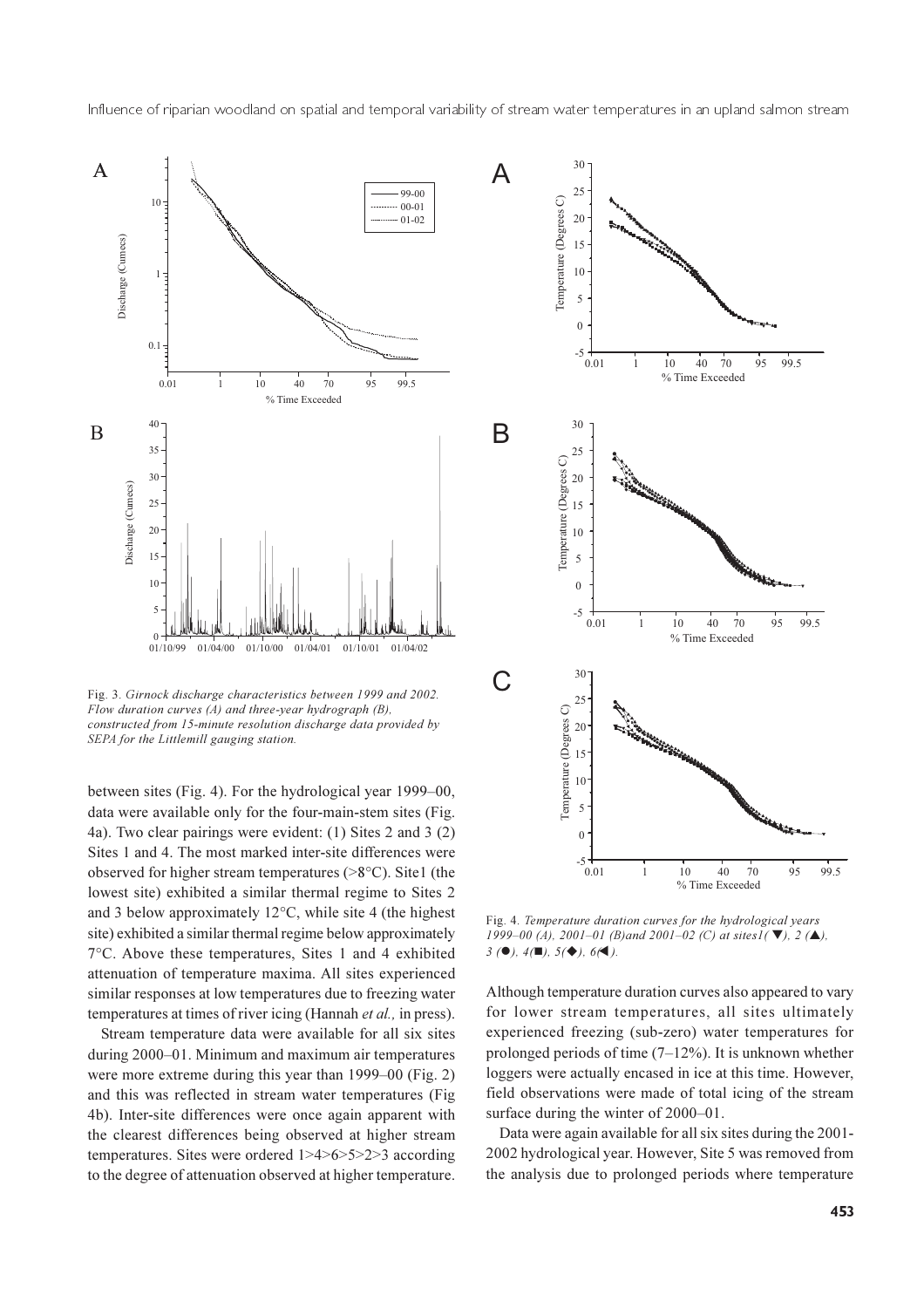readings were either unavailable or unreliable. Inter-site differences were again more apparent for high than low temperatures (Fig. 4c). For high temperatures, the sites were ordered  $4>1>6>3>2$ , according to the degree of attenuation.

Despite inter-annual variability in hydrological and meteorological conditions and the impact that this has on stream temperatures, some common features are consistent among years. In all three years, the main-stem Sites 1,4 and Sites 2,3 group together. Inter-site variability was more apparent for high than low stream temperatures. Most notably, Sites 1 (forested location) and 4 (uppermost monitoring location) exhibited thermal moderation at high stream temperatures when compared with other sites despite having markedly different site characteristics (Table 1). The two tributary sites exhibited temperature characteristics intermediate to the two main-stem groups. Inter-site differences were, as expected, most apparent in 2000-01 when air temperatures (maximum and minimum) were most extreme.

#### Monthly

Mean monthly stream water temperatures exhibited sinusoidal annual patterns (Fig. 5), broadly similar to that of air temperature. The coldest mean monthly temperatures were observed between December-February and highest temperatures between July-August. The clearest inter-site differences were associated with high stream temperatures (Fig. 5) and low stream flow (Fig. 3) between May–August of 2000 and 2001. During these periods, mean monthly temperatures showed generally consistent patterns of intersite variability. Sites 2 and 3 were the warmest sites and Site 4 was the coldest of the sites. Sites 5 and 6 exhibited intermediate characteristics. Site 1 was more variable,

sometimes exhibiting characteristics similar to those of Sites 2 and 3 and, at other times, exhibiting marginally lower mean monthly temperatures. Inter-site differences between autumn and early spring were small and inconsistent.

Inter-site differences were most apparent for monthly maxima between May–October (Fig. 6), indicating the importance of individual site characteristics at higher stream temperatures. The highest monthly maxima were usually recorded at Sites 2 and 3. Lowest monthly maxima were usually recorded at Sites 1 and 4. Sites 5 and 6 once again exhibited intermediate characteristics. Monthly maxima were similar between sites during the cooler months between November-April. There was little inter-site variability in monthly minima between November-March. However, as stream temperatures increased during the spring and summer, Site 1 exhibited some evidence of elevated minimum temperatures.

#### Diel

Seasonal variations in energy receipt were reflected in average temperature signals over a, diel, period of 24 hours.. Figure 7 shows mean diel temperature signals for four months, which represent the four calendar seasons. During the winter, the amplitude of the diel temperature signal was low and differences between sites were within the measurement error of the dataloggers (Fig. 7a).

The amplitude of the mean diel temperature signal increased in April in response to increasing day length (Fig. 7b). Site 4 exhibited the lowest daily range  $(3.4^{\circ}C)$ . In addition, stream temperatures began to rise earlier in the morning than at other sites, and peaked earlier in the afternoon. At Site 2, daily maximum temperatures exceeded those elsewhere in the catchment. Stream temperatures rose



Fig. 5. Mean monthly temperatures in the Girnock Burn at sites  $I(X)$ ,  $2(\mathbb{V})$ ,  $3(\mathbb{I})$ ,  $4(\mathbb{A})$ ,  $5(\mathbb{X})$ ,  $6(\mathbb{O})$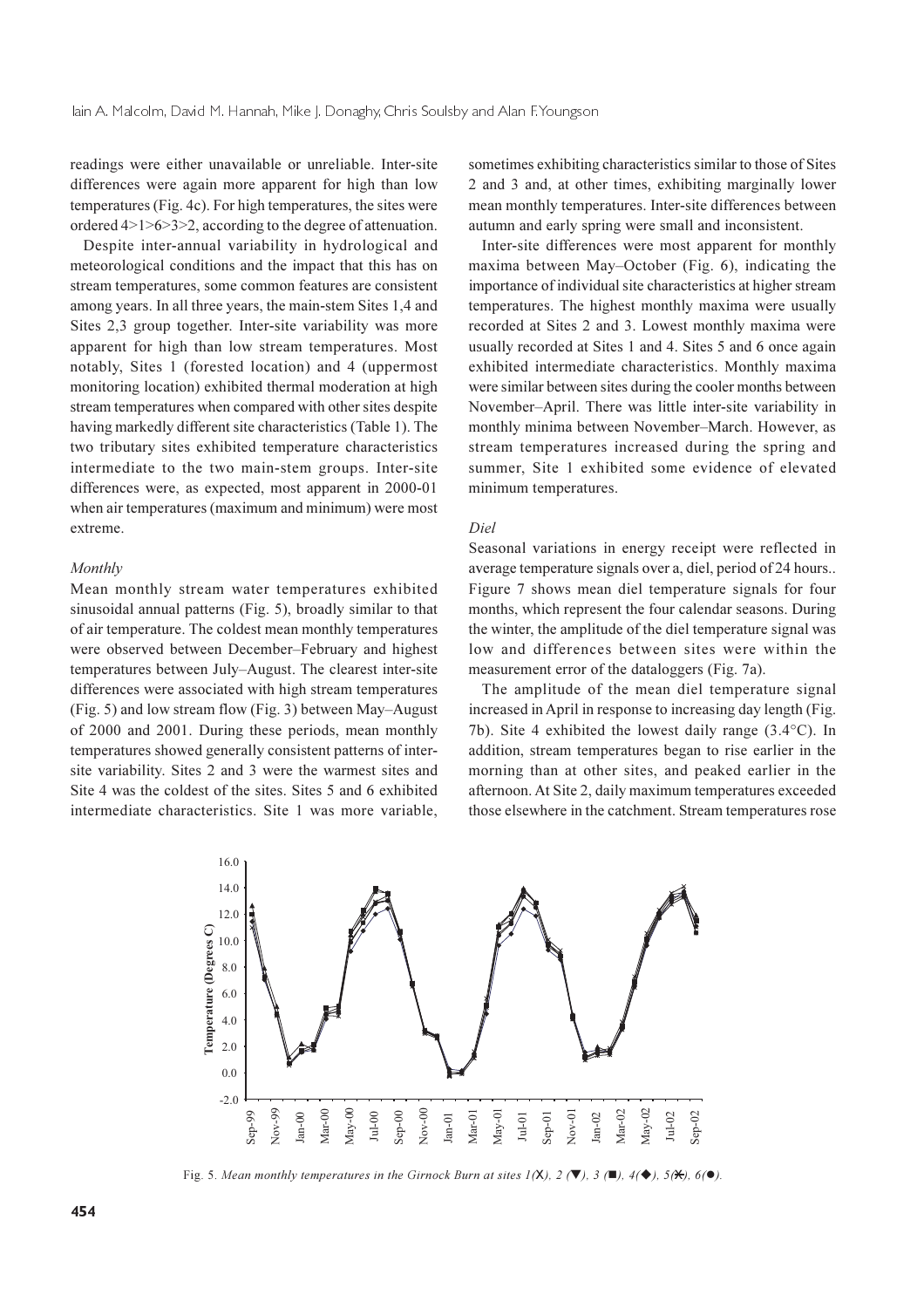

Fig. 6. Maximum and minimum monthly temperatures in the Girnock Burn at sites  $I(X)$ ,  $2(\mathbb{V})$ ,  $3(\mathbb{I})$ ,  $4(\mathbb{V})$ ,  $5(\mathbb{X})$ ,  $6(\mathbb{O})$ .

and declined sharply and peaked simultaneously with Site 1, approximately 0.5 h prior to Sites 3, 5 and 6. Site 1 exhibited the highest night-time temperatures of all the sites, but daytime temperatures peaked below those of Sites 2 and 3, probably reflecting the influence of forestry versus more open locations. Sites 5 and 6 exhibited broadly similar temperature signals, although Site 5 exhibited slight moderation of temperature extremes and, thus, a reduced temperature range.

Stream temperatures increased into August. Data were not available from Site 6 during August due to datalogger failure (Fig. 7c). The amplitude of the diel temperature signal increased at all sites except Site 1. Site 4 was again the coldest of the sites. Site 2 again exhibited the greatest diel range, but Site 3 warmed earlier in the day and reached its peak temperature first. The amplitude of the mean diel temperature signal at Sites 2 and 3 exceeded 5°C. For individual days in August the amplitude of the diel temperature signal exceeded 10°C. Site 1 exhibited the lowest diel temperature range of all the sites (Fig. 7c) and daily maxima lagged between 1.5 and 3 hours behind the other sites. Site 6 also exhibited substantial thermal dampening when compared with Sites 2 and 3, with higher minimum and lower maximum temperatures.

Stream temperatures declined in October in response to shortening day length (Fig. 7d). The amplitude of the diel temperature signal also declined at all sites. Site 4 remained the coldest of all sites exhibiting lowest minimum and maximum temperatures. Sites 2 and 3 peaked synchronously, although temperatures began to rise 0.5 hours earlier at Site 2 which exhibited the highest maximum temperature of all the sites. Sites 1 and 6 again exhibited high minimum temperatures. Site 1 exhibited the second highest maximum temperatures, behind Site 2.

## Discussion

In the absence of stream energy balance measurements for each location, the key site-specific factors affecting the hydrology and climatology of the sampling points along the Girnock Burn were investigated as a basis for physical process inference. The findings of detailed specific river heat budget studies (Webb and Zhang, 1997; Evans et al., 1998; Hannah et al., in press) are used to provide a theoretical context for discussion of results. The implications of the study are discussed with reference to ecological processes in general and salmonid ecology more particularly.

Gross changes in stream temperature in the Girnock Burn were affected by the annual cycle of incoming solar radiation, seasonal changes in hydrological conditions, windiness, humidity and air temperature. Inter-annual variation in these controlling variables resulted in interannual variability in the thermal regime of Girnock sites. However, more subtle inter-site differences reflected the impact of site-specific characteristics on various components of the energy budget. This paper has shown that the effect of these local, reach scale factors can be important to temperatures especially at shorter temporal scales. The effect of riparian tree cover appears to be critical in this regard as Site 1 often exhibited a distinct thermal regime.

Inter-site variability was most apparent during the summer months and for high, rather than low, stream temperatures. Net radiation dominates energy inputs during the summer months (Webb and Zhang, 1997; Evans g:et al., 1998). Consequently, inter-site differences probably reflected sitespecific controls on net radiation. This was most apparent for Site 1 where the development of a broad-leaved tree canopy in the spring strongly influences energy transfers to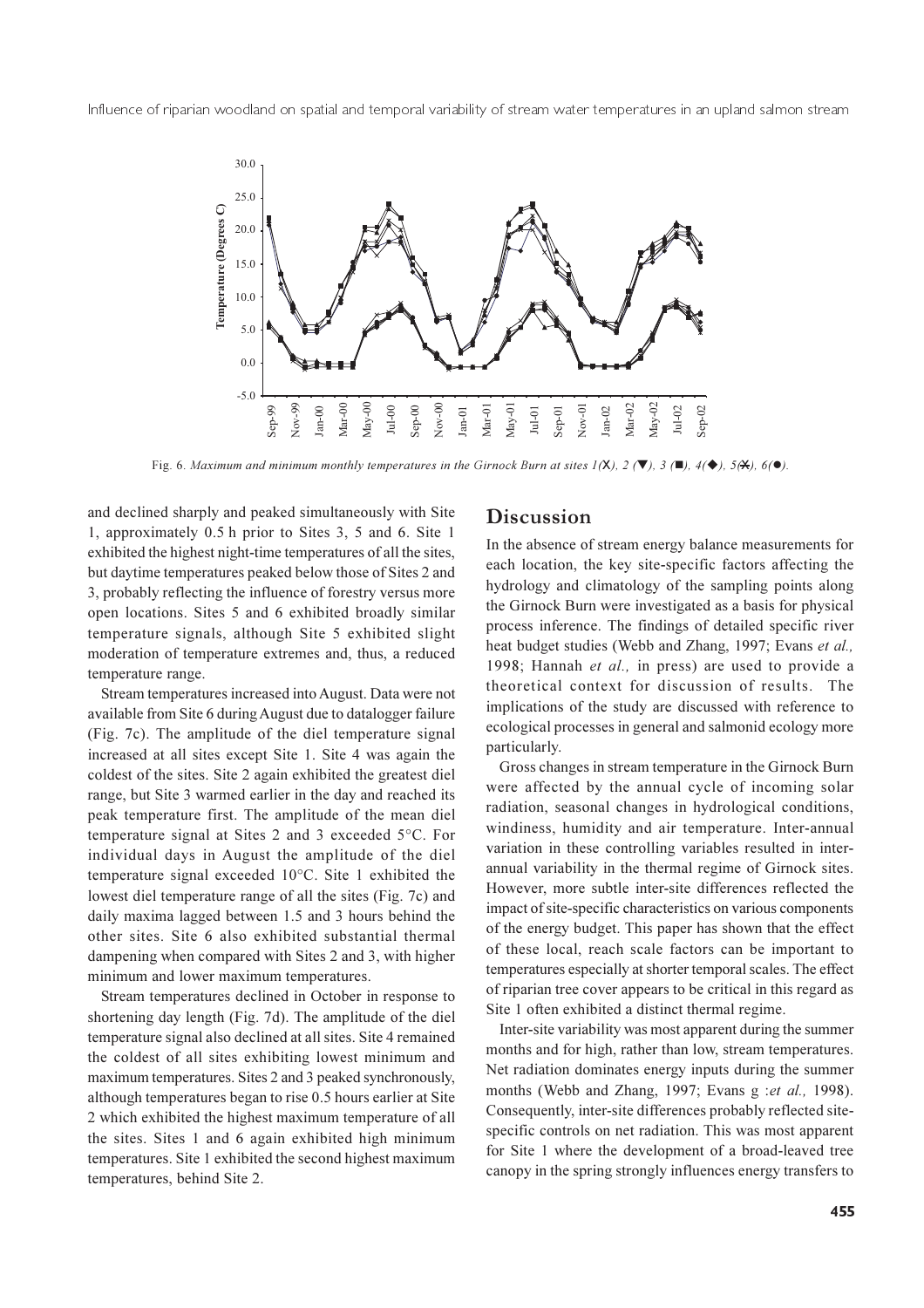

Fig. 7. Mean diel temperture cycle at sites 1–6 for December 2000 (A), April 2001 (B), August 2001 (C) and October 2001 (D).

the stream below. Inter-site variability during winter months was small, inconsistent and within the measurement error of the temperature dataloggers. To provide a framework for further discussion of the findings, Fig. 8 provides a conceptual model of the main controls on spatial temperature variability operating at the catchment and reach-scale,

456

together with a brief description of their influences on stream temperature.

Catchment topography, channel incision, channel orientation (Webb and Zhang, 1997; Arscott et al., 2001; Poole and Berman, 2001) and riparian vegetation (Beschta and Taylor, 1988: Sinokrot and Stefan, 1993: Stott and Marks, 2000; Isaak and Hubert, 2001) all affect stream surface shading. This shading moderates high stream temperatures by reducing incident short-wave radiation. Shading can affect both the timing and magnitude of stream temperature changes. Where riparian vegetation provides channel shading, most notably at Site 1, short-wave radiation can be reflected or absorbed by the canopy, or transmitted through to the ground/stream (the latter is typically  $\leq$ 20%, but can be as little as 5% of the incident short-wave flux; Oke, 1987). However, riparian vegetation also emits longwave radiation toward the stream and reduces windiness (and consequently evaporative heat loss) which are likely to be important in reducing the nocturnal net radiative deficit compared with more open sites (Sinokrot and Stefan, 1993). These combined effects can result in substantially moderated thermal regimes in forested areas compared with sites with more open vegetation.

Channel geometry (including width-depth ratios and channel morphology) affects the surface area available for energy exchange between the stream and atmosphere (Hawkins et al., 1997). High width-depth ratios often generate large diel temperature fluctuations, warmer daytime and cooler night-time temperatures than sites with lower width to depth ratios. Channel gradient affects energy inputs from friction at the bed and banks. Steep channel reaches gain energy (heat) from friction especially at higher stream flows (Hannah et al., in press).

The hydrology of catchments also exerts substantial control on thermal regime. Groundwater inflow, which is strongly influenced by geology, together with surface and sub-surface geomorphology (Malcolm et al., 2003) also influences surface water temperatures strongly (Arscott et al., 2001). Groundwater is thermally stable relative to nearsurface and surface water and as such can often moderate temperature extremes where it is a substantial component of runoff (Constantz, 1998; Mellina et al., 2002; Hannah et al., in press). However, these effects may be highly localised depending on equilibration times for surface water. Hyporheic exchange is also known to reduce stream temperatures (Story et al., 2003) and this could play a role in reducing temperatures in the lower Girnock (Site 1) where hyporheic storage is substantial (Malcolm, 2002).

On the basis of the findings of this study it is possible to divide the Girnock Burn into four broadly similar areas according to differences in channel characteristics and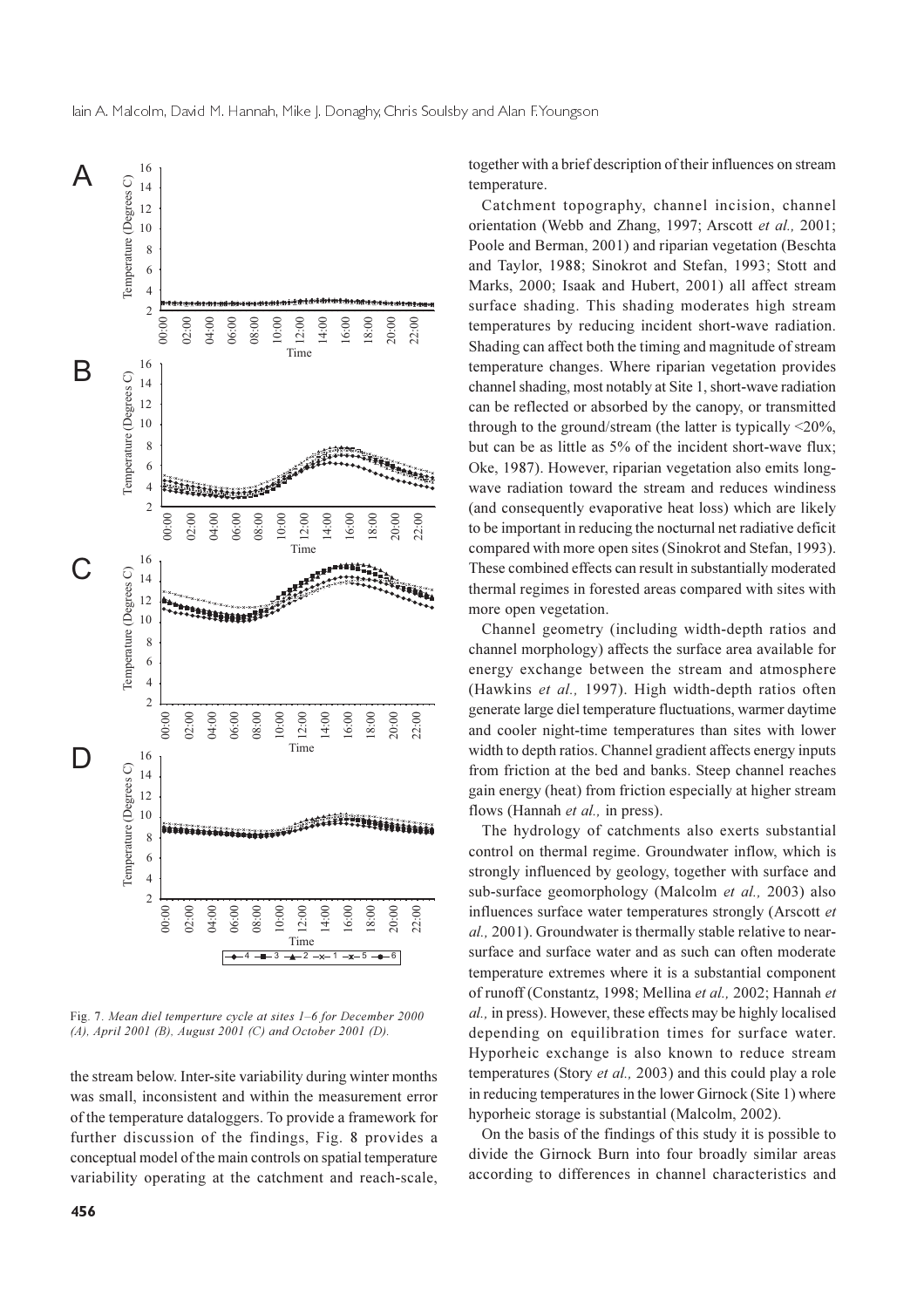

Fig. 8. Conceptual diagram showing the dominant controls on the spation variability of stream temperature

thermal regime. In the upper catchment (Site 4), a combination of altitude, channel incision (shading through topographic effects) and close proximity to groundwater sources (prior to thermal equilibration with surrounding conditions) reduced stream temperatures between spring and autumn. In the middle of the catchment (Sites 2 and 3), open aspect and high width-depth ratios produced high mean temperatures and rapid temperature fluctuations, with extremely low and high temperatures compared with sites elsewhere in the catchment. In the lower catchment (Site

1), riparian woodland appeared to moderate stream temperatures, although the effect was more marked for maxima rather than minima. Consequently, stream temperatures at Site 1 were more comparable with Site 4, rather than Sites 2 and 3. Sites 5 and 6 exhibited characteristics intermediate to Sites 2/3 and Site 4. They were located at a similar altitude to Sites 2/3, but exhibited far lower width-depth ratios and a higher degree of channel incision.

Changes in thermal regime observed throughout the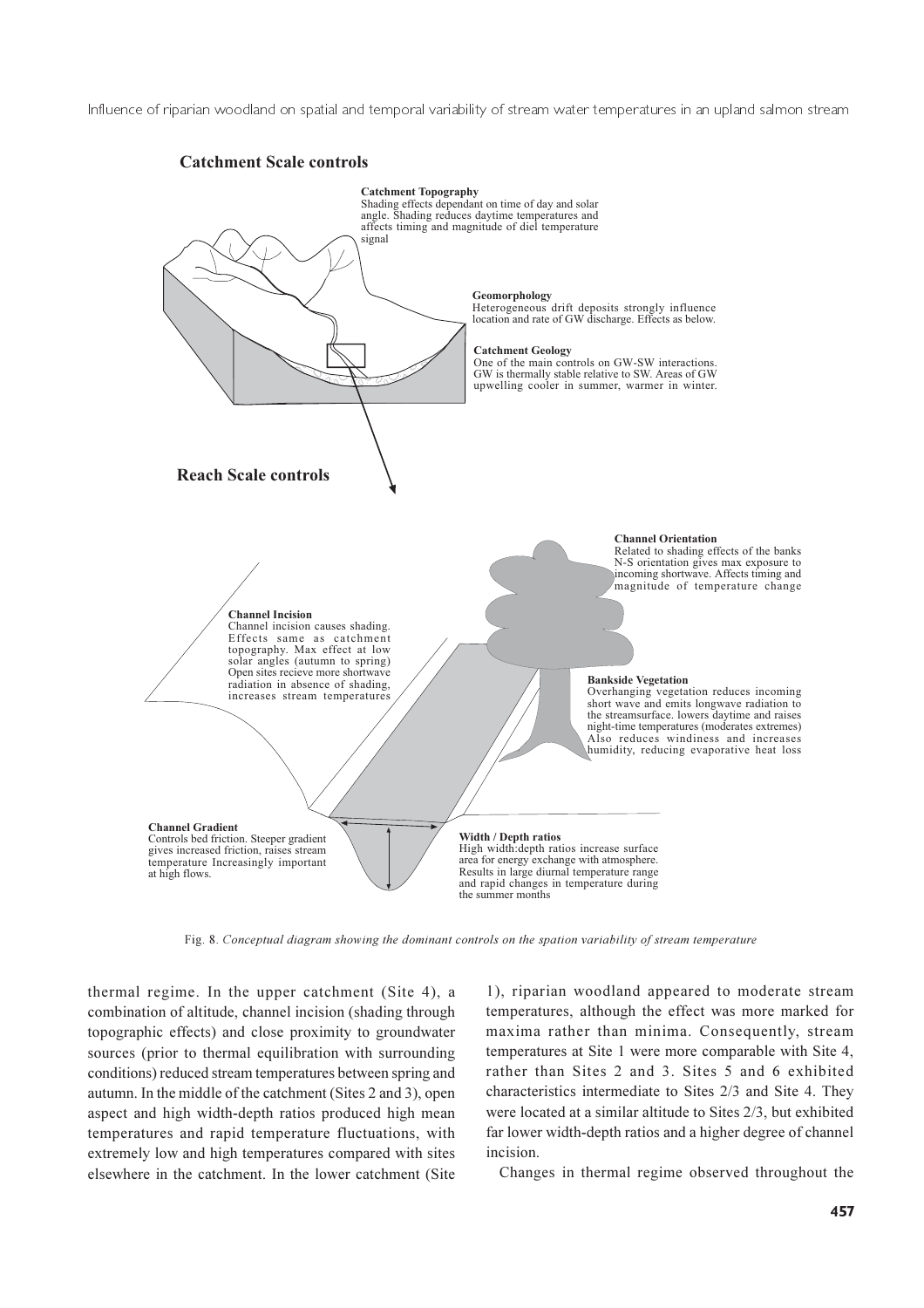Girnock Burn stream network were non-linear with distance downstream, but are likely to have a substantial implications for stream ecology (Weatherley and Ormerod, 1990). This inter-site variability should be taken into account when considering ecological processes. Physiological and ecological processes in streams are profoundly affected by temperature. In addition to absolute values, spatial and temporal variability of stream temperatures are likely to impact processes occurring at fine scales. In the Girnock Burn, temperature varied cyclically on a daily basis, most markedly at Sites 2 and 3 when short-wave inputs dominated energy accumulation. In early summer, the amplitude of the diel temperature on individual days spanned  $> 10$  degrees  $(5^{\circ}$ C on average) at sites 2 and 3, 50% of the total annual range. The likely effects of such variation on the behaviour and physiology of stream salmonids have not been emphasised in previous studies, perhaps because such largeamplitude variation is not characteristic of all stream types. However, the Girnock Burn is typical of many upland streams, being shallow and of open aspect and it is likely that diel temperature cycles of similarly extreme amplitude do occur in many other streams.

Typically, summary values for temperature, such as daily means, are used to explain variations in food acquisition, assimilation and storage in salmonids (Jones et al., 2002). While these measures may be effective proxies (Metcalfe and Thorpe, 1990), diel variation is also expected to be an effect on growth since growth varies non-linearly with temperature (Elliott and Hurley, 1997). Furthermore, if efficiency of food acquisition and digestive efficiency differ in their dependency on temperature, diel patterns of feeding and assimilation are expected to optimise differently at different times of year. This may condition behavioural strategies. If it does, spatial variation in diel temperature regimes may lead to reach-scale variations in feeding strategy. Potentially, all of these effects impinge on the growth and performance of individual and populations of salmonids and other aquatic species.

The significant influence of riparian woodland on the thermal regime of the lower Girnock Burn, and its concomitant implications for the functional ecology of this important salmon stream has much wider implications regarding the impacts of forest management on freshwater ecosystems. Whilst some studies have examined the influence of traditional UK conifer plantations on stream temperatures (Weatherley and Ormerod, 1990), the effects of native mixed and broadleaved woodland are much less well-understood (Brogan and Soulsby, 1996). Current forest policy favours the re-establishment of native riparian woodlands, often on aesthetic grounds, but also on the basis of assumed ecological benefits, particularly in salmon

streams (e.g. the Tweed Foundation Rankle Burn Scheme). It appears that moderation of high summer water temperatures is likely to be beneficial to salmonids, given that predictions of higher summer water temperatures resulting from current climatic change scenarios in the Scottish Highlands may result in increased thermal stress and potentially lethal effects (Langan et al., 2001). However, the influence of riparian woodlands on stream energy budgets has much broader implications for the entire functional ecology of stream ecosystems, with effects on primary and secondary production, and subsequent impacts on salmon populations are difficult to predict. Thus, there is a clear need for focussed process studies which will allow the effects of current riparian forestry policy on freshwater habitats to be more fully understood.

## References

- Arscott, D.B., Tockner, K. and Ward, J.V., 2001. Thermal heterogeneity along a braided floodplain river (Tagliamento River, northeastern Italy) Can. J. Fish. Aquat. Sci., 58, 2359-2373.
- Beschta, R.L., and Taylor, R.L., 1988. Stream temperature increases and land use in a forested Oregon watershed. Water Resour. Bull. 24, 19-25.
- Boon, P.J., 1987. The influence of Kielder water on Trichopteran (Caddisfly) populations in the River North Tyne (northern England). Regul. River. 1, 95-109.
- Boon, P.J., 1993. Distribution, abundance and development of Trichoptera larvae in the River North Tyne following commencement of hydroelectric power generation. Regul. River.  $8.211 - 224$
- Brogan, J. and Soulsby, C., 1996. Managing riparian tree cover in the Scottish highlands, a case study of Glen Tannar. Scottish Forestry, 50, 133-144.
- Constantz, J., 1998. Interaction between stream temperature, streamflow, and groundwater exchanges in alpine streams. Water Resour. Res. 34, 1609-1615.
- Crisp, D.T., 1996. Environmental requirements of common riverine European salmonid fish species in fresh water with particular reference to physical and chemical aspects. Hydrobiologia, 323,  $201 - 221$
- Elliott J.M. and Hurley, M.A., 1997. A functional model for the maximum growth of Atlantic salmon parr, Salmo salar, from two populations in north west England. Funct. Ecol., 11, 592– 603
- Elliot, J.M. and Hurley, M.A., 1998. An individual-based model for predicting the emergence period of sea trout fry in a lake district stream. J. Fish Biol., 53, 414-433.
- Evans, E.C., McGregor, G.R. and Petts, G.E., 1998. River energy budgets with special reference to river bed processes. *Hydrol*. Process., 12, 575–595.
- Gu, R.R. and Li, Y., 2002. River temperature sensitivity to hydraulic and meteorological parameters. J. Environ. Manage.,  $66, 43 - 56$
- Hannah, D., Malcolm, I.A., Soulsby, C. and Youngson, A.F., In press. Heat Exchanges and Temperature Behaviour within a Salmon Spawning Stream in the Cairngorms, Scotland. River Res. Appl.